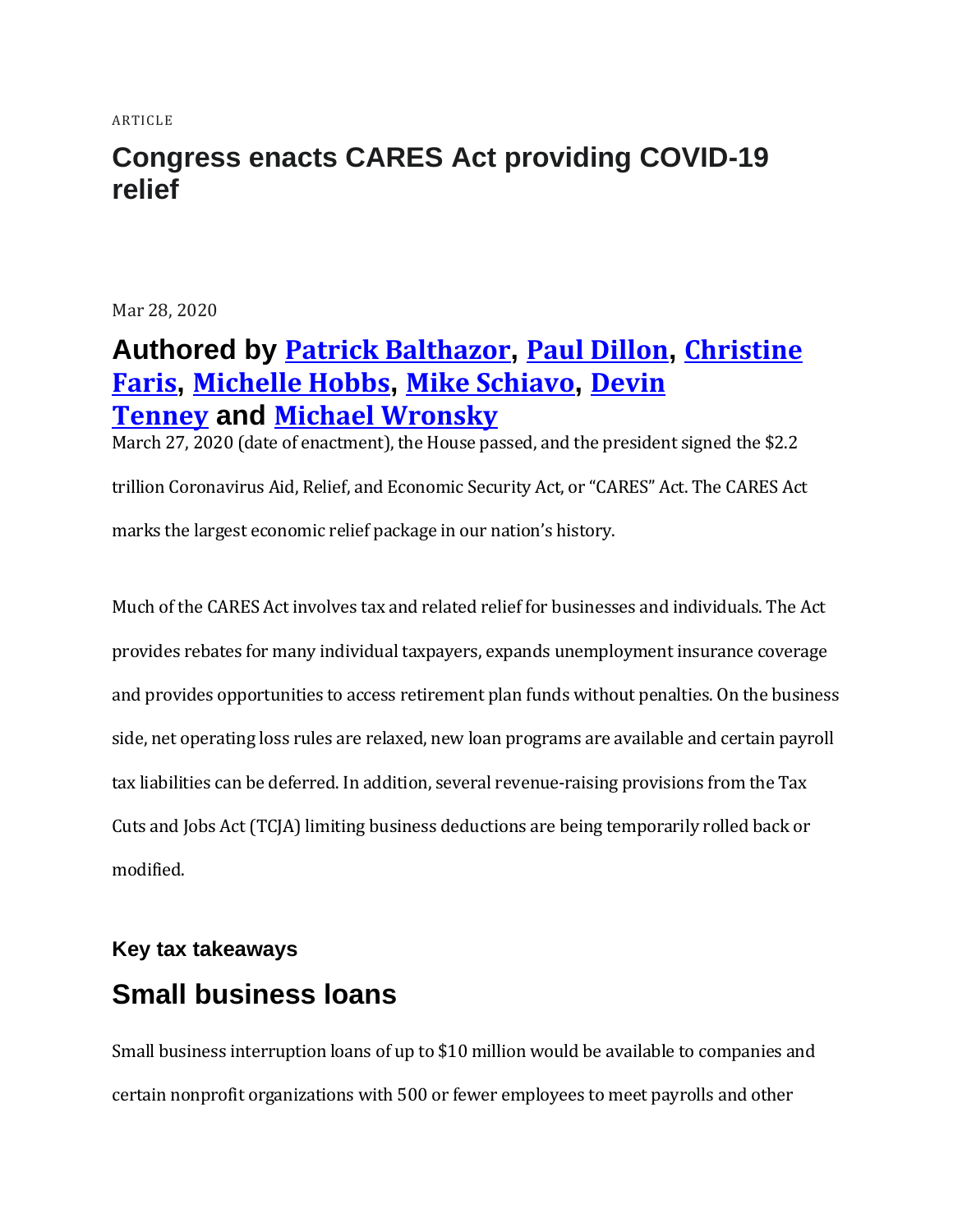employee-related costs as well as debt, rent and utility payments. Eligible businesses must qualify as a "small business" as defined under the Small Business Act.

Determining the most advantageous use of the many taxpayer-friendly provisions of the CARES Act may require careful planning. For example, taxpayers who participate in the small business loan program (aka payroll interruption loans) are not allowed to use the employee retention credit. Taxpayers who have part or all of their payroll interruption loans forgiven are not eligible for the payroll tax deferral. Evaluating the most beneficial way to utilize the CARES Act requires a facts-and-circumstance analysis.

### **Individual tax rebates**

Rebate checks of \$1,200 per taxpayer plus an additional \$500 per dependent child will be distributed to certain taxpayers depending on the earned income, Social Security benefits and retirement income of the taxpayer as based on 2019 returns (or 2018, if a 2019 return has not yet been filed). Rebates do not extend to nonresidents, trusts, estates or anyone who can be claimed as a dependent on someone else's return.

### **Unemployment benefits**

The federal government will supplement unemployment benefits for furloughed workers for up to four months under the "Keeping American Workers Employed and Paid" program.

# **TCJA revisions**

Several provisions from the TCJA are altered, including: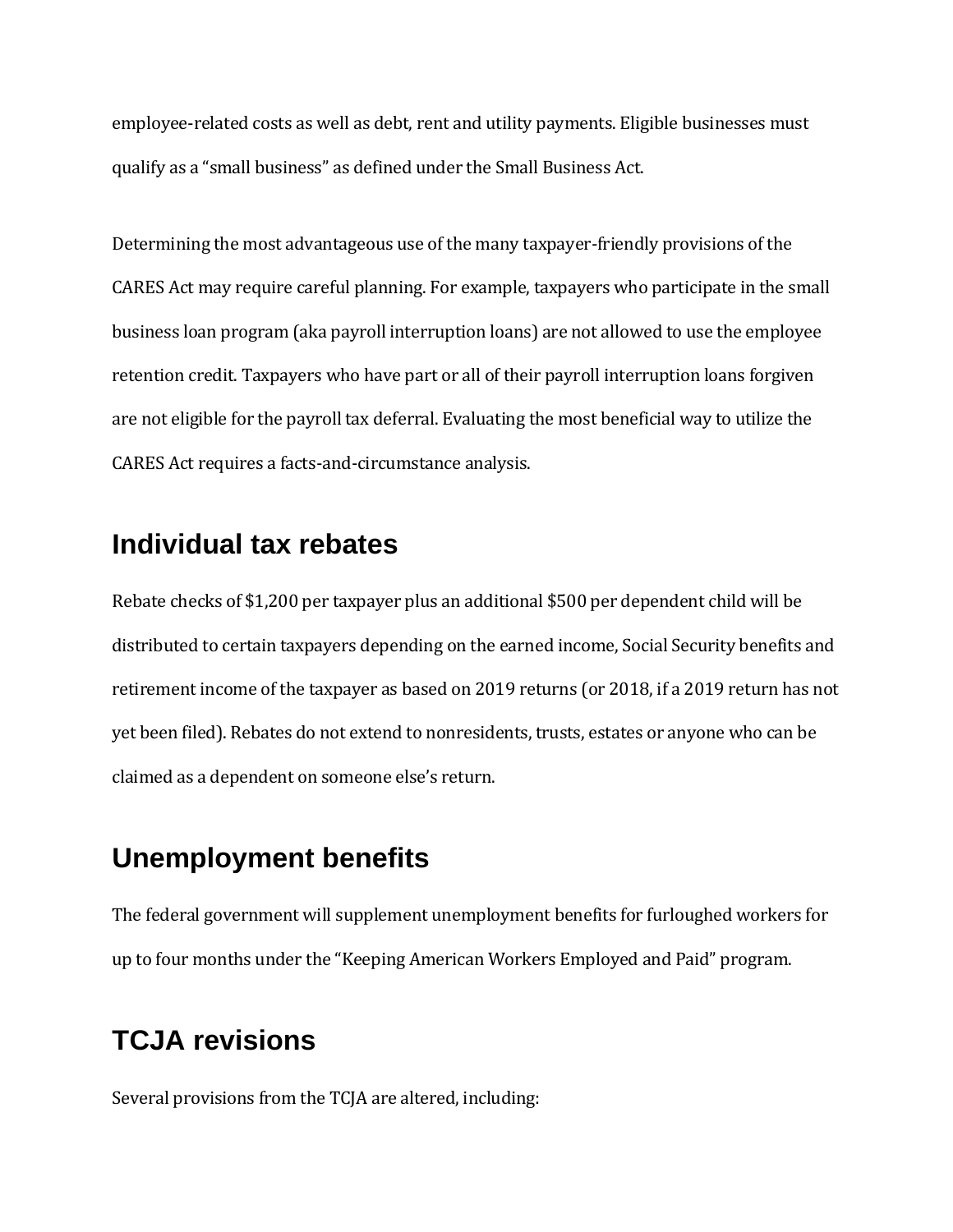- **Net operating losses:** Net operating losses can now offset 100% of taxable income for 2018, 2019 and 2020, rather than the 80% under the TCJA. Net operating losses incurred in these years can now be carried back to the previous five years for a refund.
- **Loss limitations for noncorporate taxpayers:** Internal Revenue Code section 461(l) regarding the limitations of "excess business losses" incurred by noncorporate taxpayers is deferred until 2021.
- **Section 163(j) interest limitation:** A taxpayer's adjusted taxable income limit increased to 50% from 30% for the 2019 and 2020 tax years.
- **Qualified improvement property:** Fixing the "retail glitch," qualified improvement property is now 15-year property, eligible for bonus depreciation, and is retroactive to 2018.
- **Refundable tax credits:** Unused minimum tax credits (MTC) are allowed to be refunded in 2018 and 2019.

#### **Employee retention credit**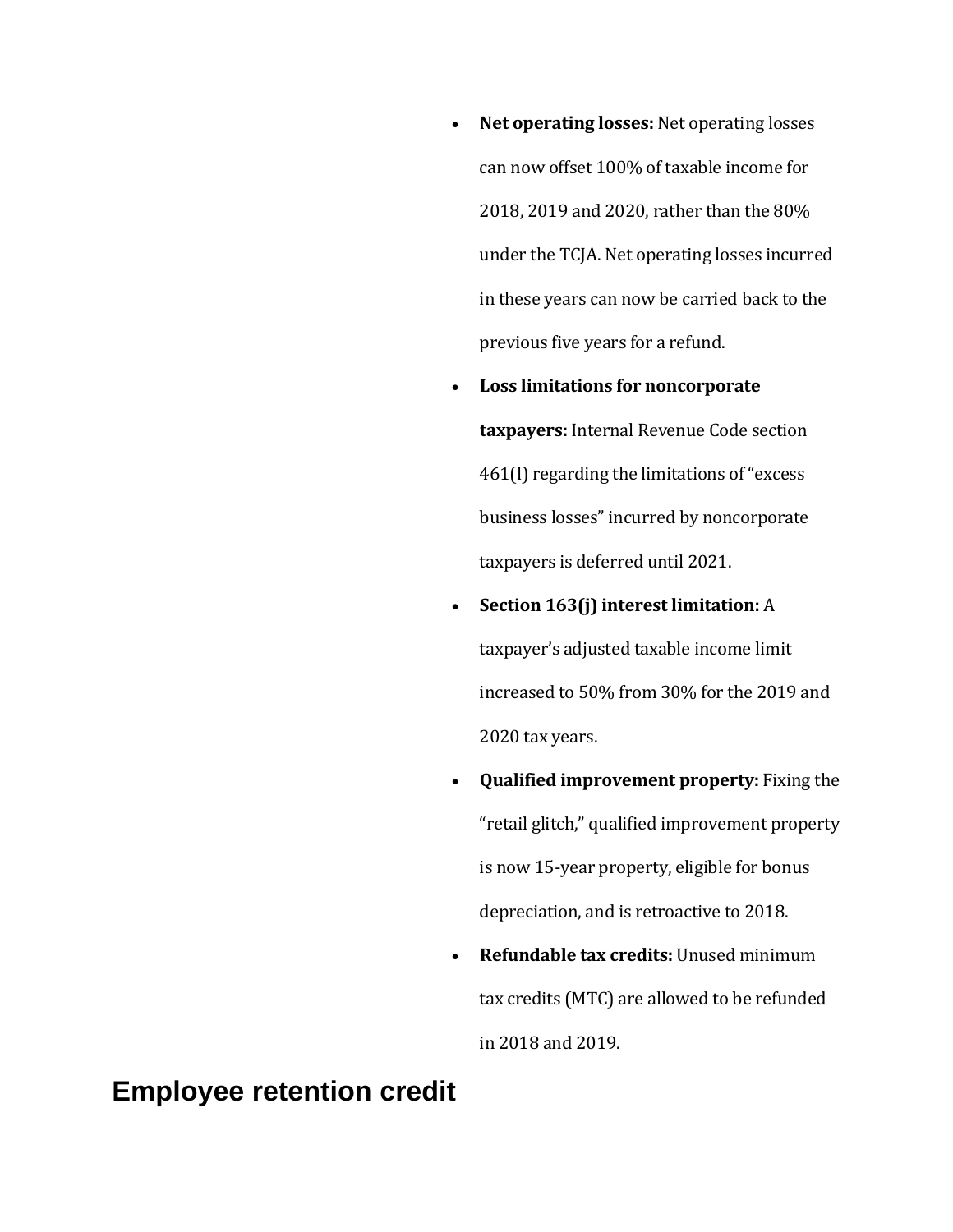Quarterly credits are available to employers that have experienced a full or partial suspension in their operations due to COVID-19 against certain employer payroll taxes, subject to certain restrictions.

# **Payroll tax deferral**

Payment of the employer (not employee) portion of the FICA 6.2% payroll tax liability is deferred with half coming due in 2021 and remaining half due in 2022. The deferral applies to 50% of self-employment tax liability as well.

# **Early withdrawals from retirement plans and participant loans**

Taxpayers affected by COVID-19 can withdraw up to \$100,000 from a qualified retirement plan before the end of the year, without being subject to the 10% early withdrawal penalty. In addition, a taxpayer can take a participant loan from certain retirement plans for coronavirusrelated relief up to the lesser of \$100,000 or \$100% of the account balance.

# **Temporary waiver of required minimum distributions**

For 2020, the required minimum distributions retirees must take from retirement plans and IRAs are suspended.

# **Required minimum distributions**

For 2020, the required minimum distributions retirees must take from 401(k) plans and IRAs are suspended.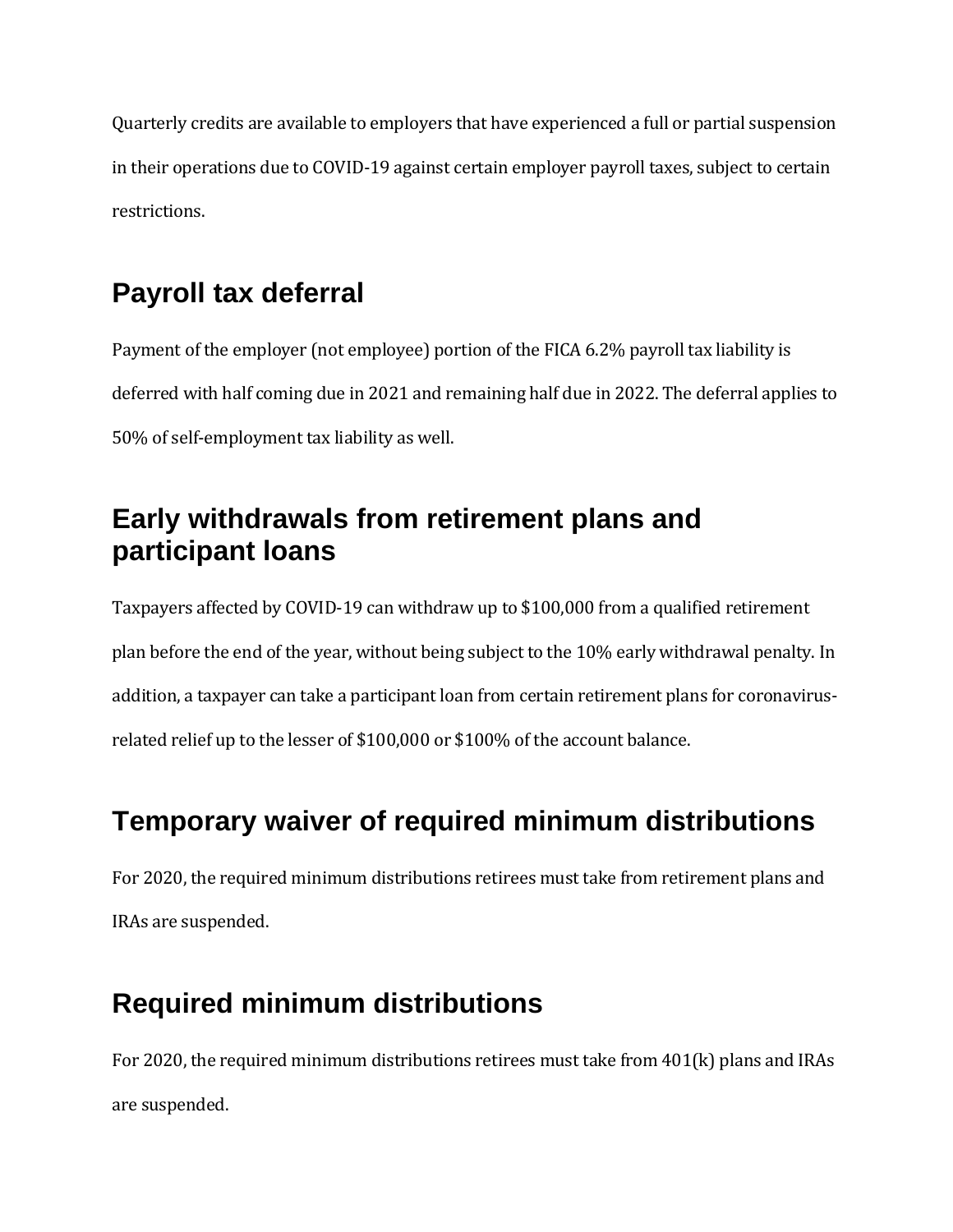# **Business provisions Small business loans**

Small business loan programs play a key role in the Act, making small business interruption loans available to companies and certain nonprofit organizations with 500 or fewer employees. To qualify, the company or organization must fall under the parameters of "small business" determined by the Small Business Act, during the period between Feb. 15, 2020, and June 30, 2020.

- The maximum loan amount is the lesser of \$10 million or an amount determined using a formula that incorporates the applicant's payroll, mortgage, other debt and rent payments.
- Proceeds could be used to meet payrolls and other employee-related costs as well as debt service, rent and utility payments. In addition, certain expenditures can qualify for loan forgiveness.

– Amounts eligible for this forgiveness are based on monies used to cover certain payroll, mortgage interest, rent and utility costs paid within eight weeks of the loan's origination date. Limits would apply to the amount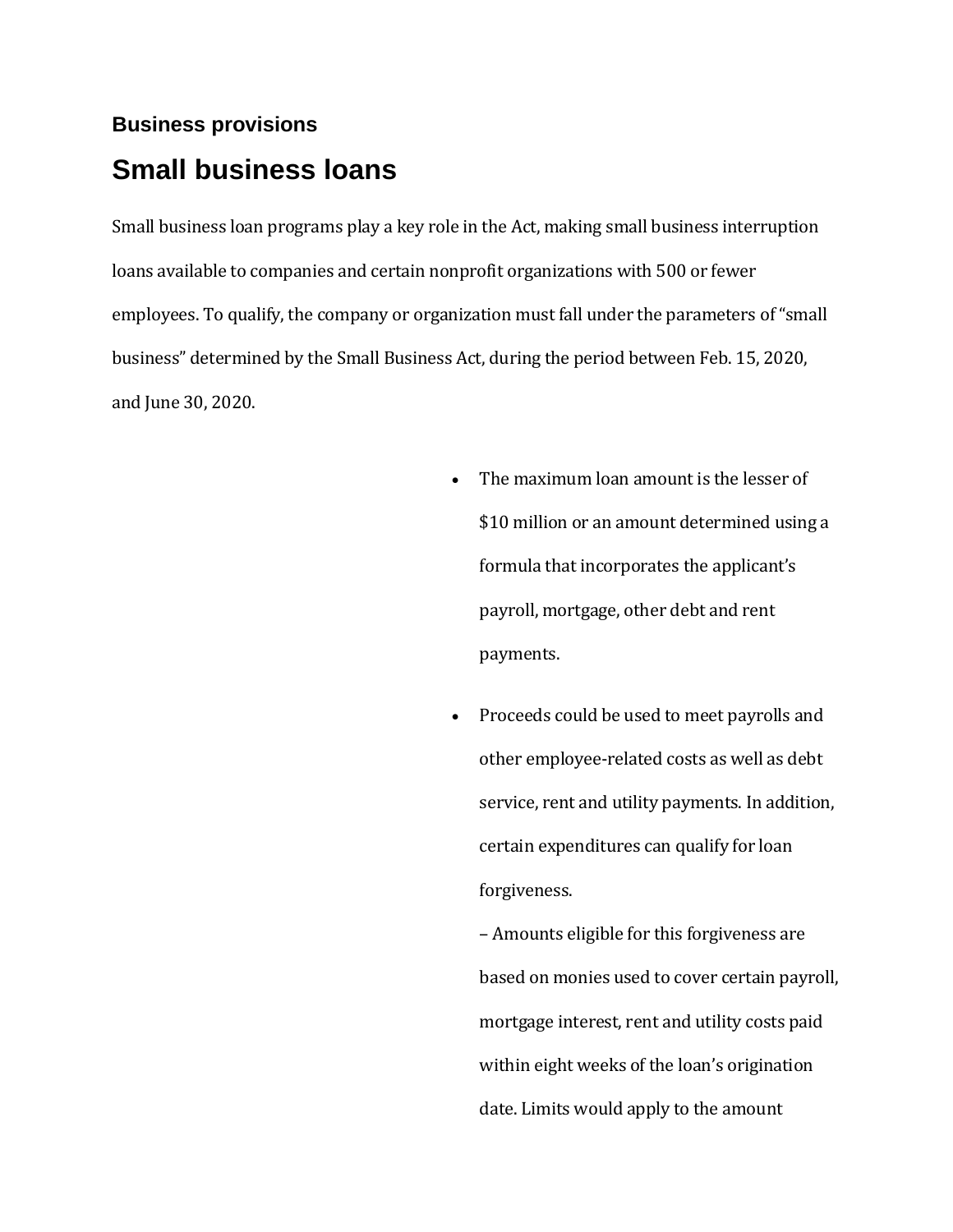eligible for forgiveness.

– For example, if a business borrows \$5 million under this program and incurs \$2.5 million of eligible expenses within eight weeks of obtaining the loan, that \$2.5 million is eligible for forgiveness.

– The debt forgiveness is not subject to federal taxation. However, state taxation of such debt forgiveness is far from certain at this time

• Taxpayers that participate in the small business loan program are not allowed to use the employee retention credit, and taxpayers that have part or all of this small business loan forgiven are not eligible for the payroll tax deferral.

#### **Net operating losses**

The TCJA limited the amount of taxable income a net operating loss (NOL) could offset to 80%. The CARES Act restores NOL usage to pre-TCJA levels, meaning NOLs can offset 100% of taxable income for 2018, 2019 and 2020 returns. The 80% limit would apply to taxable years beginning after Dec. 31, 2020. Taxpayers with NOLs that were limited to 80% of taxable income on 2018 returns should consider amending their returns to take advantage of this provision.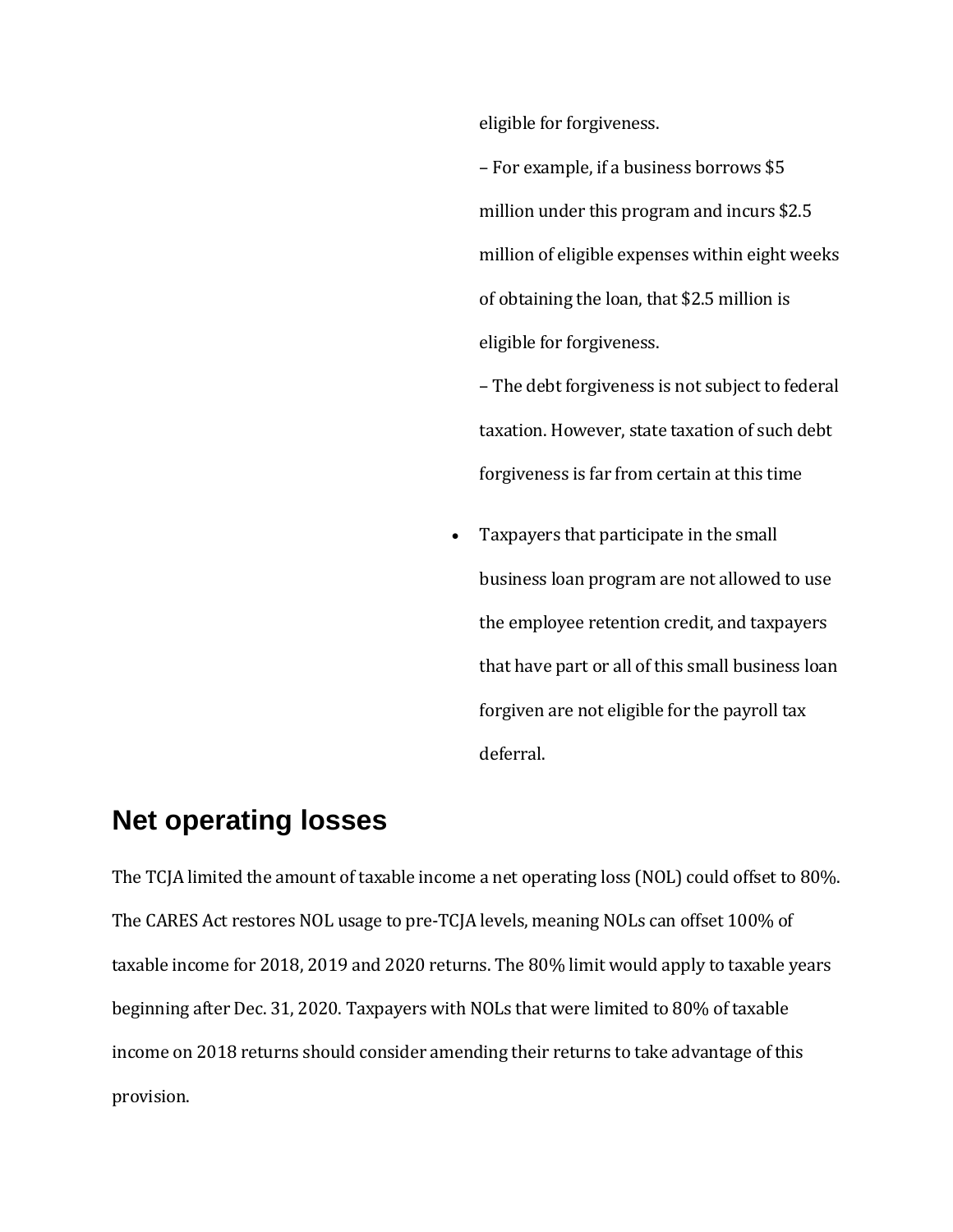The TCJA also eliminated a taxpayer's ability to carry back NOLs. The CARES Act allows NOLs from 2018 to 2020 to be carried back five years. Taxpayers with losses in those years should review prior years to determine whether to carry back their NOLs to get tax refunds**.** Keep in mind that the alternative minimum tax (AMT) NOL rules may still be in effect depending on the carryback year. Consequently, you may not be able to offset 100% of prior-year income for AMT purposes.

There are also special rules for real estate investment trusts (REITS), life insurance companies and those taxpayers with section 965 income inclusion amounts (U.S. shareholders paying a repatriation tax on untaxed foreign earnings).

#### **Loss limitations for noncorporate taxpayers**

Section 461(I), created by the TCJA, limits excess business losses of noncorporate taxpayers. Individuals with business losses from partnerships, S corporations or sole proprietorships can only offset nonbusiness income with a portion of the loss plus a threshold amount (\$255,000 for single filers, \$510,000 for joint filers for 2019). This provision was originally effective for taxable years beginning after Dec. 31, 2017, and before Jan 1, 2026. The Act delays the effective date until 2021. This could possibly result in amended returns if you have a section 461(l) limitation in prior years.

Once section 461(l) becomes effective in 2021, wages will no longer be considered business income for purposes of this limitation. While more taxpayers will likely be subject to this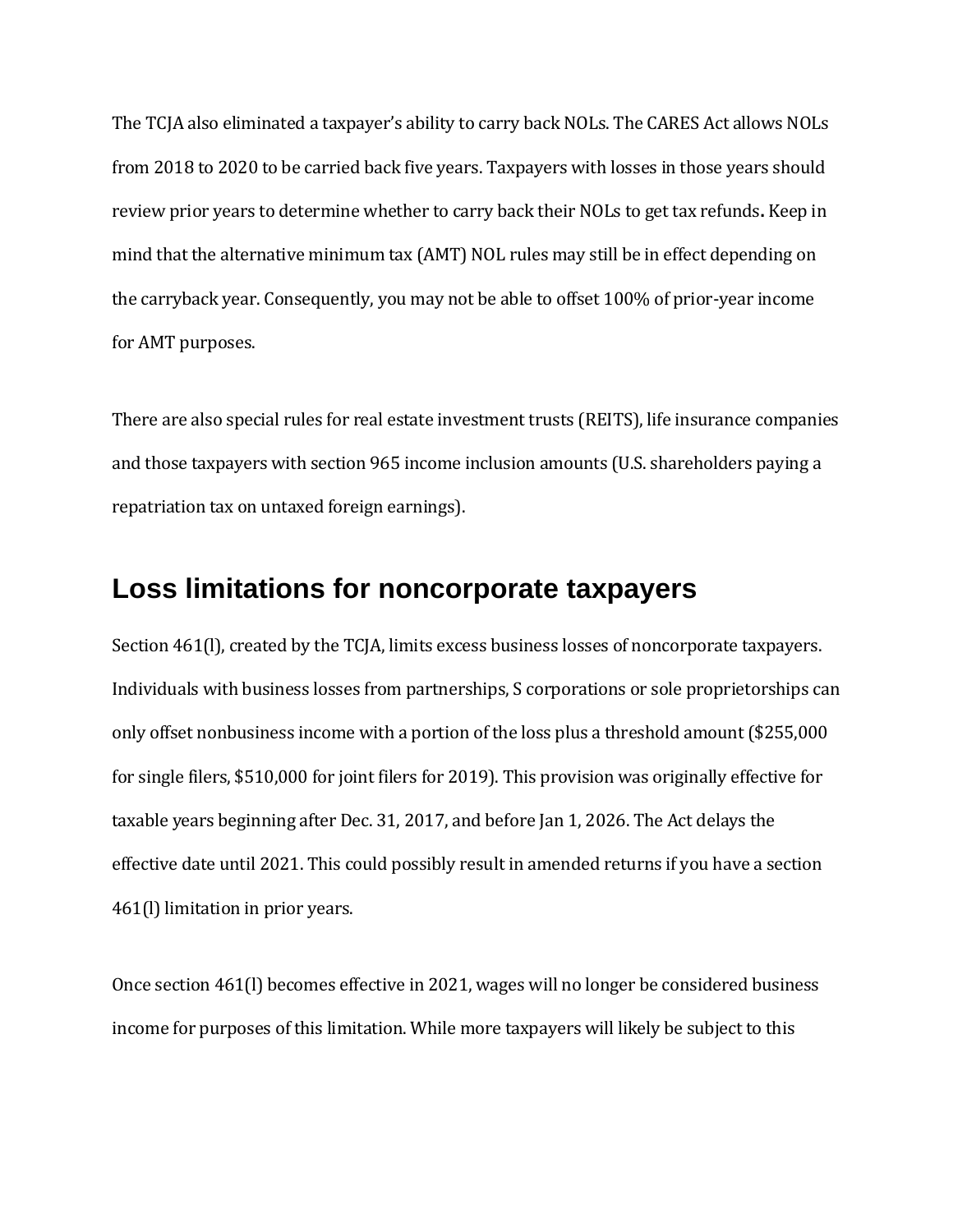limitation in the future, it will not impact their ability to obtain a refund if subject to this limitation in the past.

# **Business interest expense limitation (section 163(j))**

The TCJA limits the interest expense deduction to 30% of a taxpayer's adjusted taxable income (ATI) plus interest income plus floor plan interest expense. The CARES Act increases the ATI limit to 50% for the **2019 and 2020** tax years. In addition, taxpayers can elect to use 2019 ATI for the calculation for their taxable year beginning in 2020. However, special rules apply to partnerships. A partnership does not get to use the increased limitation in 2019, deferring any potential benefits from the 50% threshold to 2020.

### **Qualified improvement property**

In a much longed-for technical correction to the TCJA, the CARES Act fixes the so-called "retail glitch." Qualified improvement property (QIP) becomes 15-year property, eligible for bonus depreciation. *This change is retroactive to 2018.* Taxpayers that placed QIP in service in 2018 may be able to file an accounting method change (Form 3115) to "catch up" the bonus depreciation on their 2019 return. Taxpayers may also be able to amend their 2018 return to claim bonus (under the "one-year depreciable property" rule). Certain partnerships are restricted from amending returns under the centralized partnership audit regime (CPAR) rules.

The QIP change does not help real property trades or businesses that previously elected out of section 163(j). Taxpayers that made the irrevocable real property trade or business election to opt out of the business interest expense limitation must depreciate nonresidential real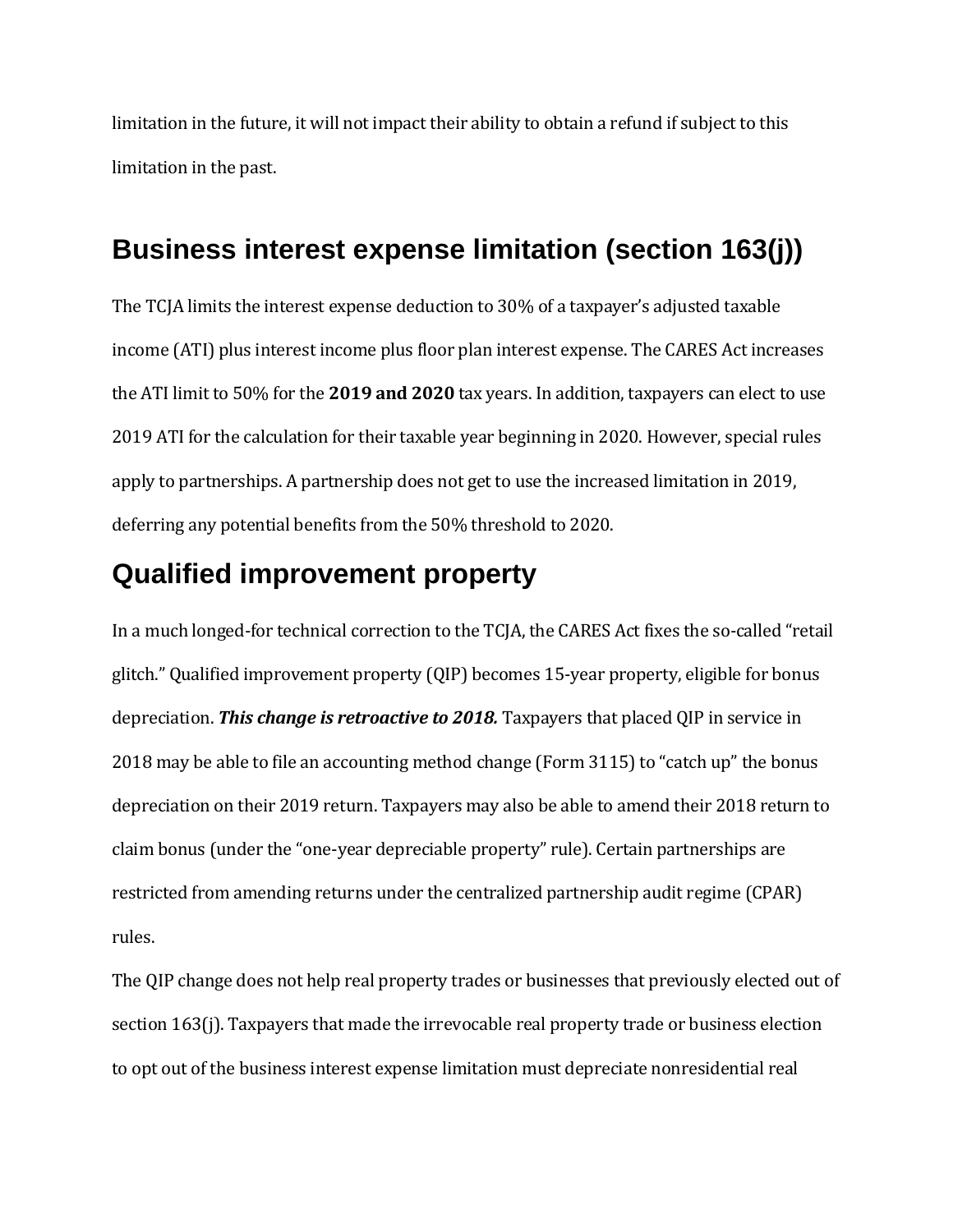property, residential real property and QIP under the alternative depreciation system (ADS). ADS property is not eligible for bonus depreciation. *Unless Congress changes this rule to provide retroactive relief, electing real property trades or businesses cannot take bonus on QIP*. Congress may address this issue in the next round of coronavirus legislation.

# **Payroll tax deferral**

The Act defers payment of the employer's portion of the FICA 6.2% payroll tax liability. This deferral applies to wages incurred after the date of enactment through Dec. 31, 2020. Half of deferred payroll tax liability would be due by Dec. 31, 2021, with the remaining 50% due by Dec. 31, 2022. These late payments would not be subject to underpayment penalties. Again, this payroll deferral applies only to the employer, not the employee, portion of the FICA 6.2% payroll tax. Self-employed taxpayers are also allowed to take advantage of this deferral.

# **Employee retention credit**

The CARES Act provides a quarterly credit against certain employer payroll taxes available to employers that experienced a full or partial suspension in their operations (and, in some cases, a significant decline in gross receipts) due to COVID-19. The amount of the credit is 50% of qualified wages paid or incurred from March 13, 2020, through Dec. 31, 2020, not to exceed \$10,000 per quarter. For this purpose, wages are payments to employees while they are unable to work due to the operational or financial difficulties described above, subject to certain limitations.

For employers with 100 or fewer employees, qualified wages are amounts paid to employees while the employer is experiencing operational or financial difficulties described above,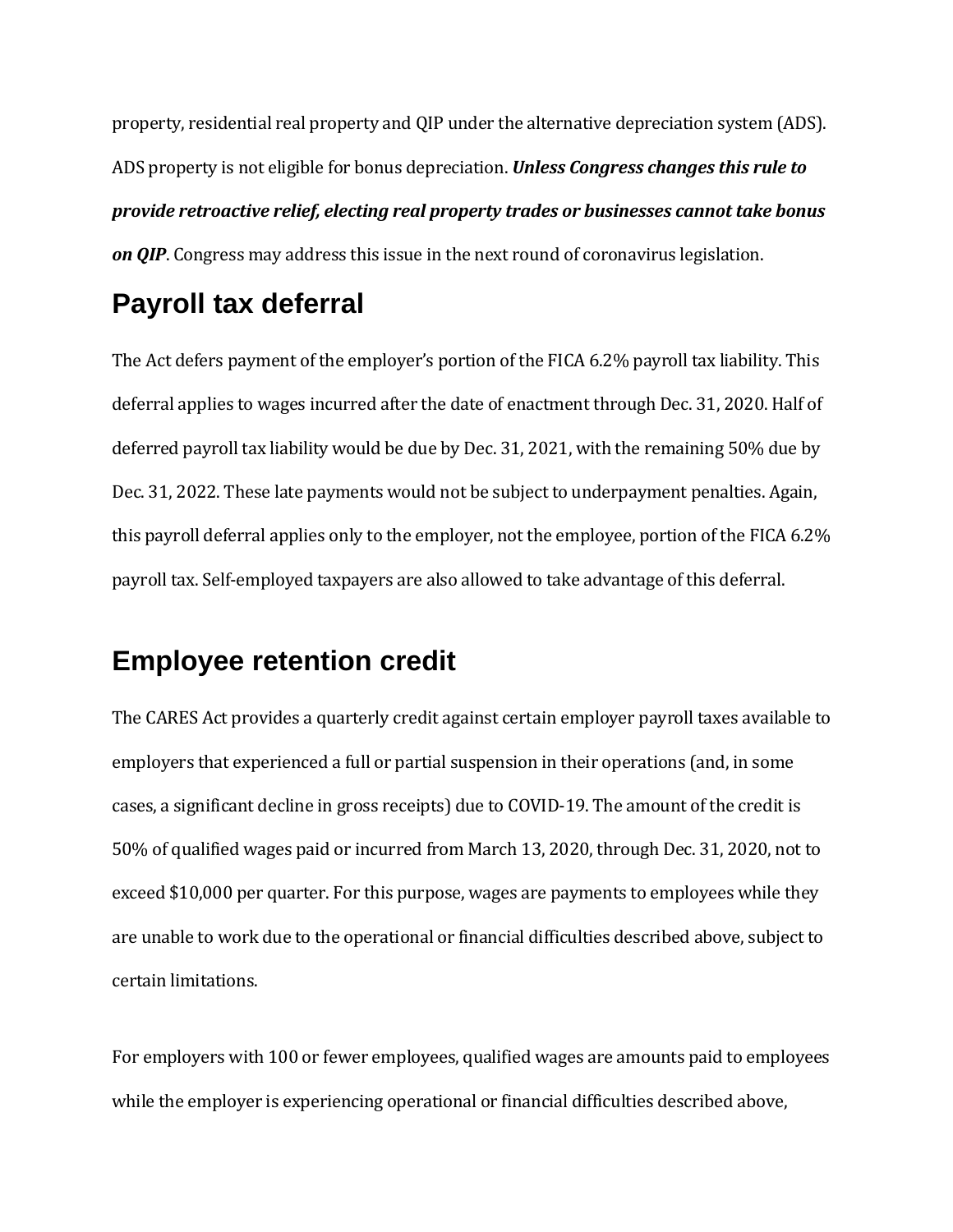without considering whether all or a portion of the employees are unable to work (e.g., the business is shut down or they're furloughed) due to these coronavirus-related difficulties. For employers with greater than 100 employees, qualified wages are limited to amounts paid to employees while they are unable to work due to coronavirus-related issues.

This credit is unavailable to employers that have received a small business interruption loan and may be limited if the employer took the credit for paid family and medical leave under the TCJA. For purposes of this credit, controlled groups are treated as one employer.

# **Amendments to payroll tax credits under the Families First Coronavirus Response Act (FFCRA)**

The CARES Act amends the FFCRA to make the payroll tax credits refundable for both the emergency sick leave pay and emergency Family and Medical Leave Act (FMLA) pay. Additionally, the CARES Act provides the two payroll tax credits may be provided in advance; the Treasury Department is instructed to provide guidance on this.

The CARES Act also amends the FFCRA to provide that an eligible employee, solely for purposes of emergency FMLA pay, includes employees who are rehired by the employer, if such employee had (1) been laid off on March 1 or a later date, and (2) worked for the employer for at least 30 days of the last 60 day prior to being laid off.

### **Refundable tax credits**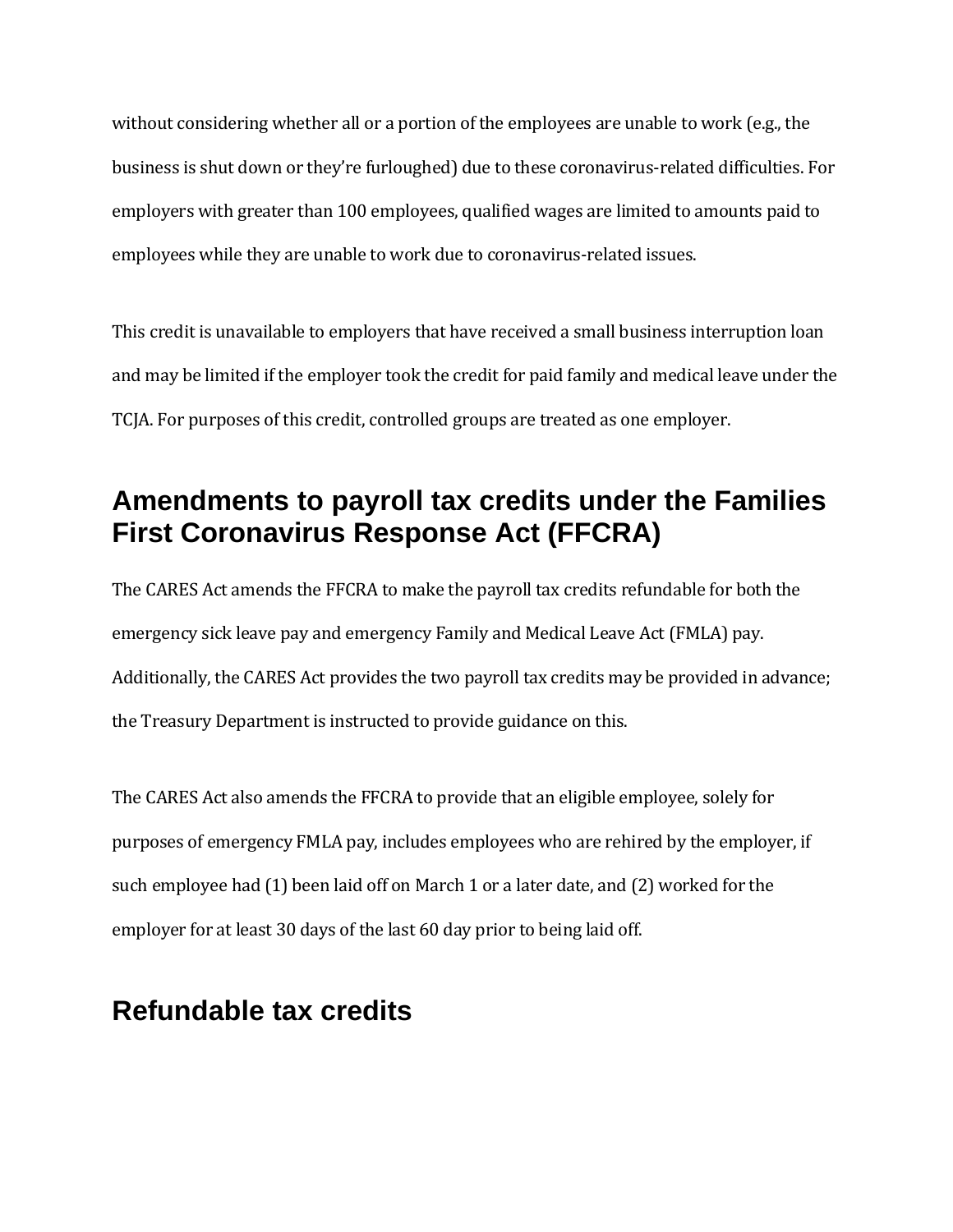The TCJA repealed the corporate AMT but permitted unused minimum tax credits to be carried forward and refunded between 2018 and 2021. The Act allows for the unused credits to be refunded in 2018 and 2019. An election may be made to take the entire refundable credit amount in 2018. It appears that guidance will be required from Treasury if an election is made to take the entire credit in 2018.

#### **Corporate charitable contributions**

The CARES Act expanded the threshold for corporations making charitable contributions to 25% from 10% of corporate taxable income for taxable years beginning after Dec. 31, 2019. Also, the deductible threshold for contributions of food to charitable organizations that use it for the ill or needy also increased to 25% for 2020 donations.

### **Coronavirus Economic Stabilization Act**

In addition to the small business loan program described above, there is a separate \$500 billion fund established under the Coronavirus Economic Stabilization Act (CESA) where the Treasury is authorized to make COVID-19 loans, loan guarantees and other investments in support of eligible businesses. Loan recipients under this program are subject to both employee and executive compensation and stock buyback restrictions, plus maintain a specified level of employment for a certain period.

### **Employee compensation limits**

Businesses taking advantage of these loan agreement provisions would be legally bound to mitigate executive compensation for one year after the loan is paid off. Generally, officers and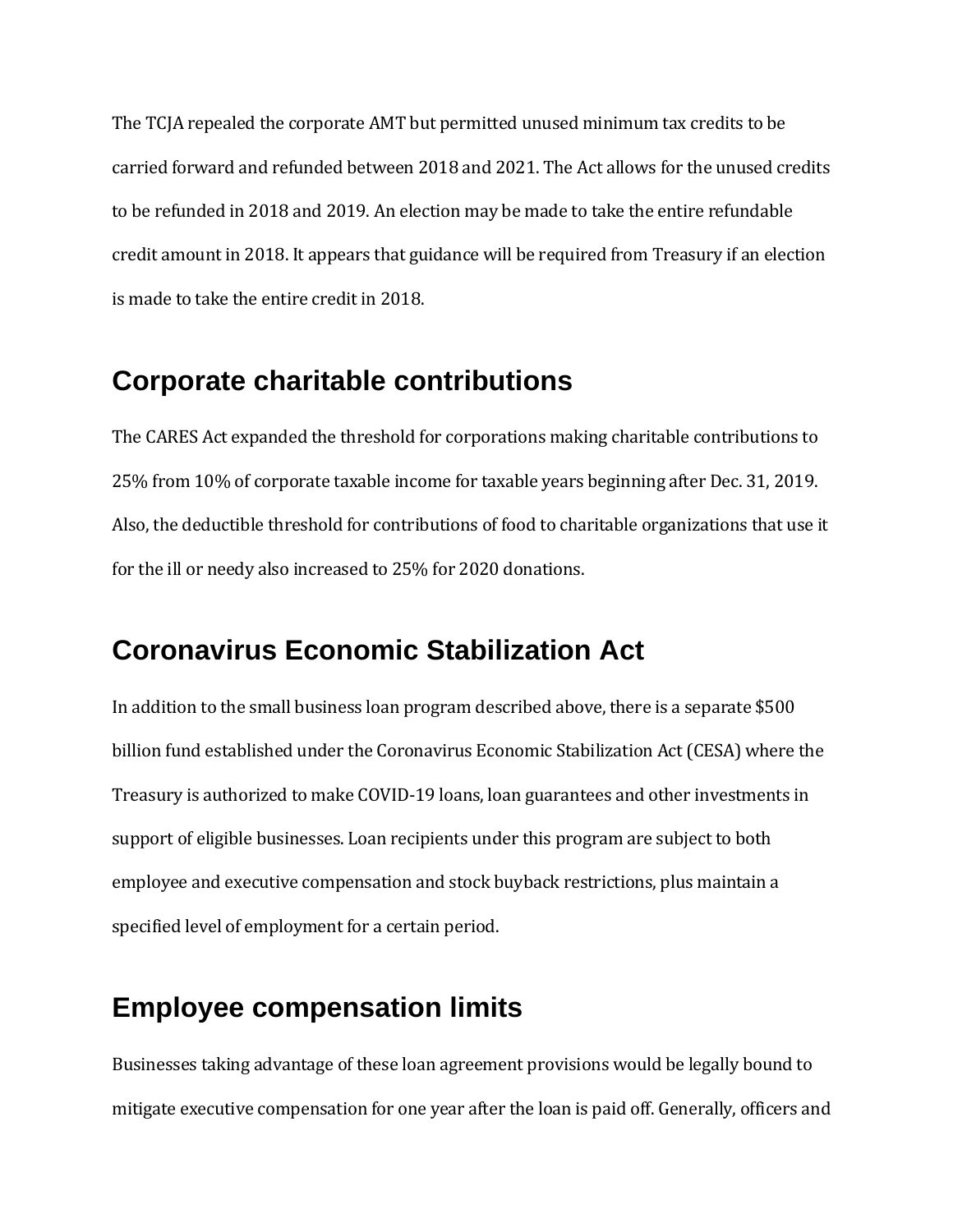employees making more than \$3 million in 2019 will find their compensation limited to a base of \$3 million, plus 50% of their 2019 compensation that was in excess of \$3 million. There are also restrictions on compensation for officers and employees making more than \$425,000. In other words, the CARES Act does not allow taxpayers to take out these relief loans to pay its officers and highly paid employees.

# **Stock buyback limitations**

Companies receiving a government loan under CESA would be subject to a ban on stock buybacks through the term of the loan plus one additional year. Furthermore, executive bonuses are limited and employee protections must be put into place. The Treasury Department must disclose the terms of loans or other aid to companies and a new Treasury inspector general would oversee the lending program.

### **Employee retention requirements**

Businesses acquiring loans through CESA must also maintain their employment levels as of March 24, 2020, "to the extent practicable" and, in any case, cannot reduce their workforce by more than 10% of the March 24 baseline.

#### **Individual provisions**

#### **Rebates**

The Act includes a \$1,200 rebate check per taxpayer plus an additional \$500 per dependent child. The check will be based on 2019 returns (or 2018, if a 2019 return has not been filed by the time of determination) for taxpayers with earned income, Social Security benefits or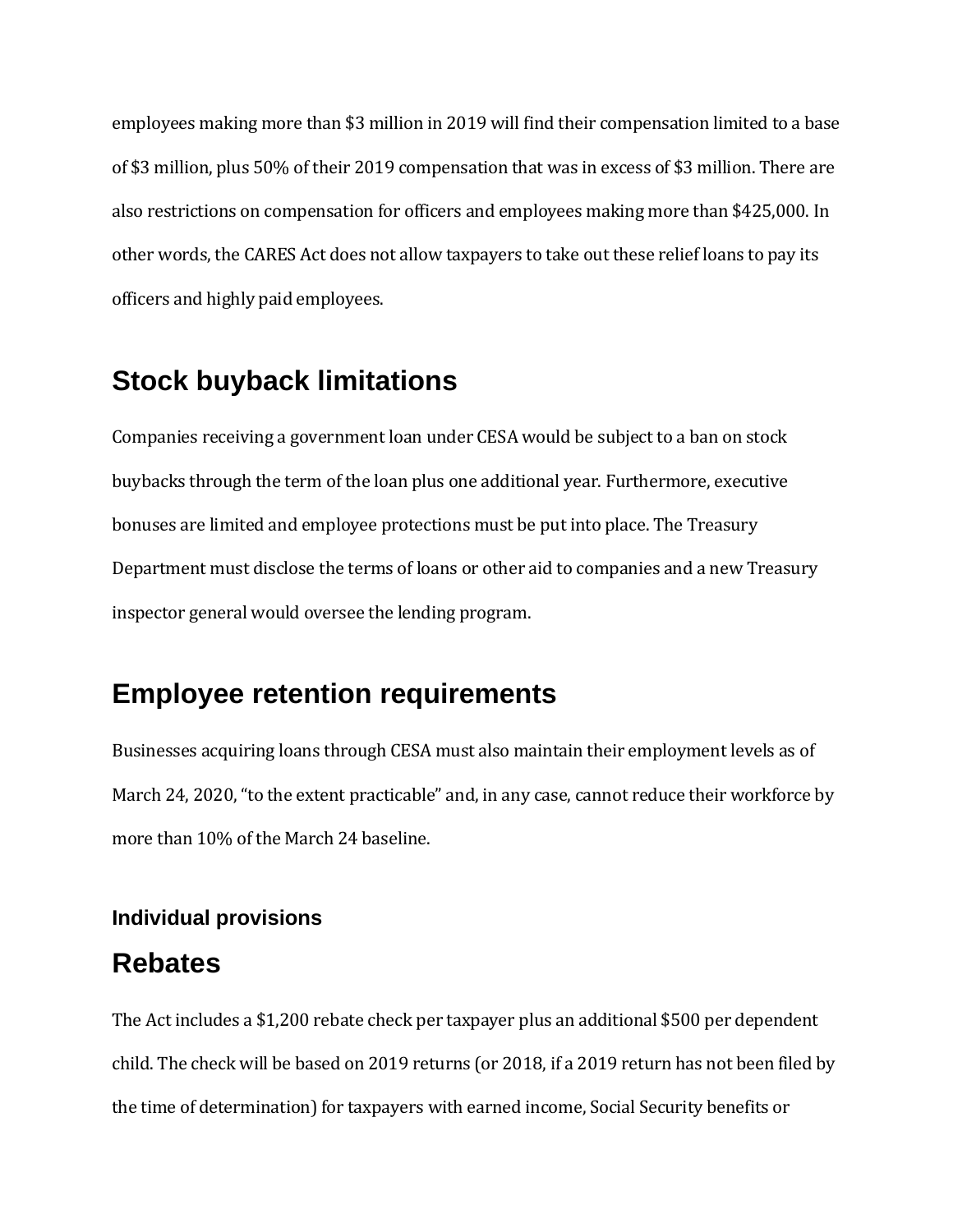retirement income. The rebate amount phases out beginning at \$150,000 of adjusted gross income for a joint return (\$75,000 for single taxpayers, \$112,500 for head of household) and completely phases out at \$198,000 (\$99,000 for single taxpayers, \$136,500 for head of household). These rebate provisions do not apply to nonresidents, estates, trusts or to anyone who can be claimed as a dependent on other taxpayer's return.

On March 27, Treasury Sec. Steven Mnuchin said Treasury was determined to have taxpayers receive these rebates within three weeks. However, former IRS officials warn that deadline may be hard to meet. We expect taxpayers using direct deposit will receive their refunds faster, provided they have not changed bank accounts since they last filed with the IRS. For taxpayers expecting paper checks, this process is likely to take longer.

### **Individual charitable contributions**

Taxpayers taking the standard deduction on their personal returns are now eligible to deduct \$300 in charitable contributions for cash payments made in 2020 to authorized charitable organizations. This is considered an above-the-line deduction and is available only to taxpayers who do not itemize their deductions.

### **Eased restrictions on early withdrawals from retirement plans and expanded participant loans**

The Act provides taxpayers with additional relief by loosening restrictions on withdrawals from qualified retirement plans. Specifically, the Act waives the 10% early withdrawal penalty and allows taxpayers to (a) pay taxes on distributions ratably over three years or (b) elect to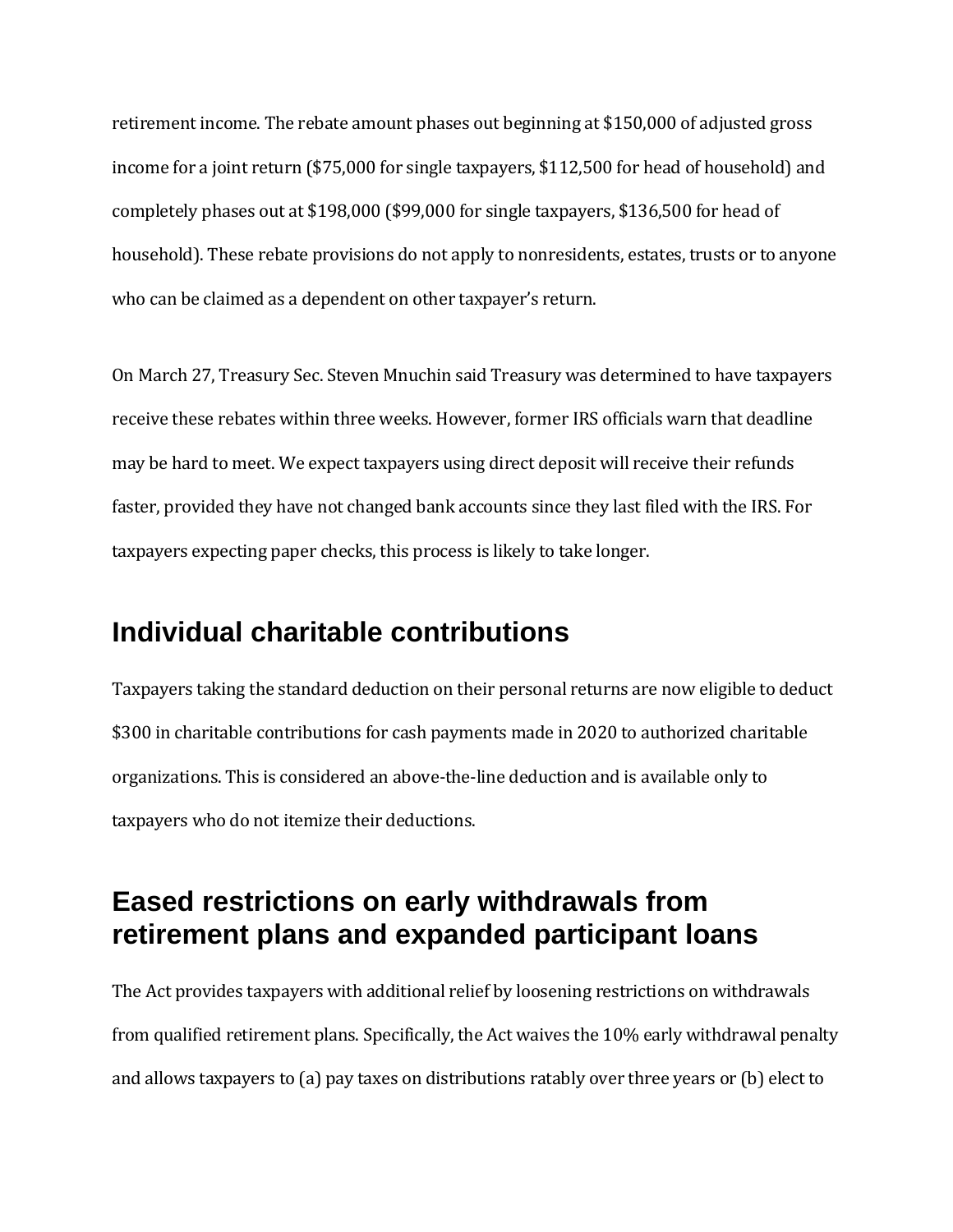defer the tax entirely for up to three years (explained below). These provisions apply to a maximum of \$100,000 of "coronavirus-related distribution," per taxpayer.

The Act provides further flexibility by increasing the dollar amount of loans that a taxpayer can take from certain retirement plans for coronavirus-related relief by expanding the limit to the lower of \$100,000 or \$100% of the account balance. This increase is effective for 180 days following the date of the Act's enactment. The Act also extends the repayment due date of outstanding loans from qualified employer plans by delaying repayment for one year if the repayment date falls before Jan. 1, 2021. For this purpose, taxpayers affected by COVID-19 include those diagnosed with the virus or whose spouse or dependent has been diagnosed, and taxpayers who have experienced adverse financial consequences as a result of being quarantined, furloughed, laid off or having work hours reduced due to the virus, or have been unable to work for lack of child care or whose employer has closed or reduced hours due to the virus.

#### **Temporary waiver of required minimum distributions**

The CARES Act provides a temporary waiver of required minimum distributions (RMDs) from certain retirement plans and IRAs. This waiver applies to distributions required to be made in calendar year 2020. In addition, the CARES Act allows amounts distributed in 2020 as RMDs to be treated as eligible rollover distributions.